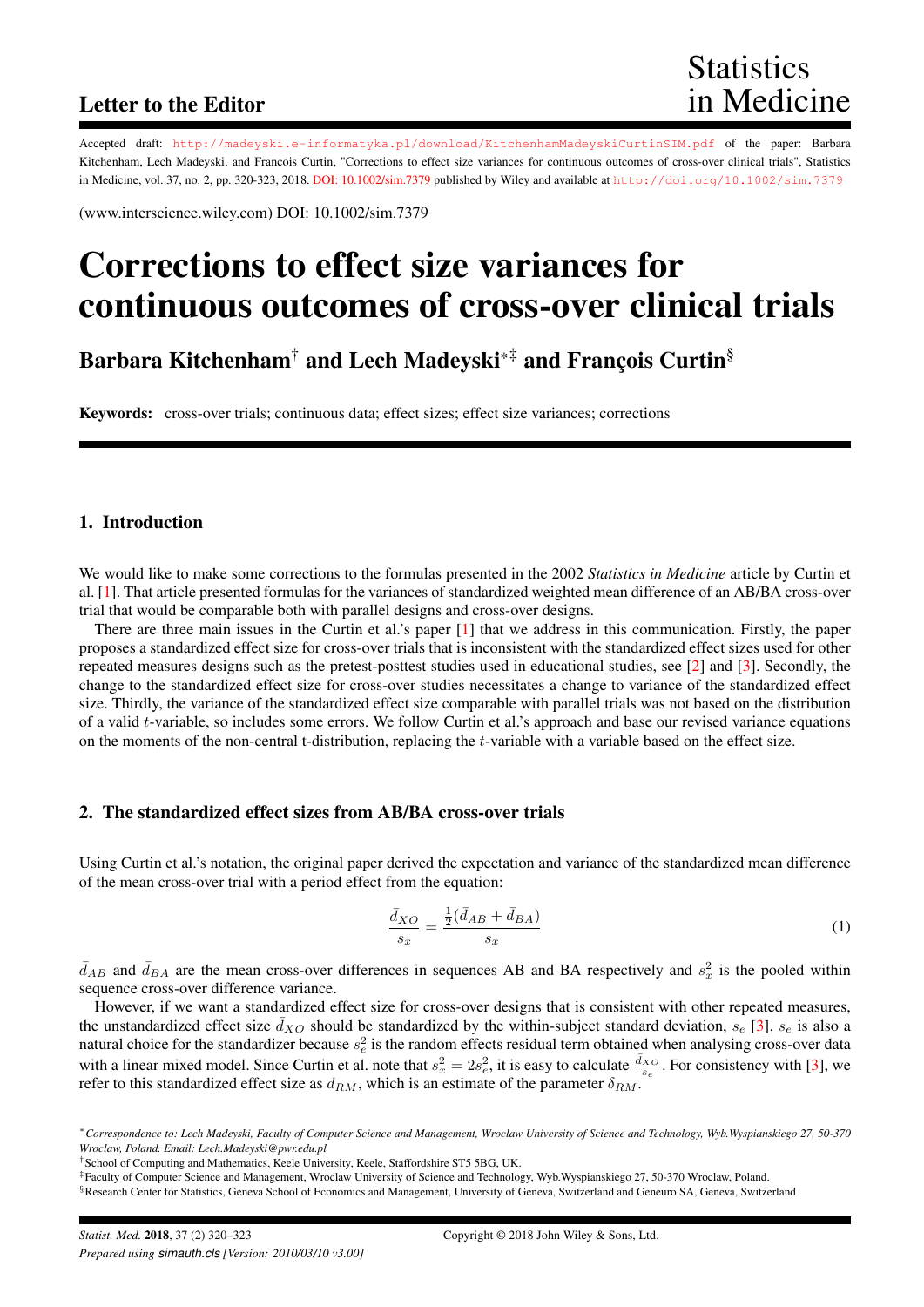Curtin et al. correctly propose basing a standardized effect size comparable with parallel trials on the within- plus between-subject variance,  $\sigma_b^2$ . For comparison with Morris and DeShon [\[3\]](#page-3-2) we refer to this as  $d_{IG}$ , where IG refers to independent groups, so:

$$
d_{IG} = \frac{\bar{d}_{XO}}{s_b} \tag{2}
$$

while  $d_{IG}$  estimates the parameter  $\delta_{IG}$ . Curtin et al. point out that  $\sigma_b^2 = \sigma_{\xi}^2 + \sigma_e^2$  where  $\sigma_{\xi}^2$  is the between-subject variance.

Morris and DeShon [\[3\]](#page-3-2) point out that  $d_{RM}$  estimates the standardized expected change for individuals while  $d_{IG}$ estimates the standardized expected difference between the two methods. They note that either viewpoint might be the objective of meta-analysis.

#### 3. Standardized effect size variances

Statistics<br>in Medicine

The variance estimate most suitable for small samples (up to  $\approx$  30 participants) for any standardized mean difference effect size is derived from the non-central t distribution  $[3, 2]$  $[3, 2]$  $[3, 2]$ . Furthermore, Johnson and Welch  $[4]$  report the variance of a t variable with mean  $\theta$  to be:

<span id="page-1-0"></span>
$$
V(\theta) = \frac{df}{df - 2} \left( 1 + \theta^2 \right) - \frac{\theta^2}{\left[c(df)\right]^2} \tag{3}
$$

Where  $\theta$  is estimated by the sample t-value and  $df = (n_{AB} + n_{BA} - 2)$  is the degrees of freedom associated with the t-test. Hedges [\[5\]](#page-3-4) provides exact values of  $c(df)$  for values of df up to 50. In addition, Morris [\[2\]](#page-3-1) confirmed that  $c(df)$  is well-approximated by  $\left(1-\frac{1}{4df-1}\right)$  even for small samples when estimating the variance of pretest-posttest standardized effect sizes.

If we know the relationship between  $\theta$  and a standardized effect size  $\delta$  is given by the equation:

$$
\theta = A \times \delta \tag{4}
$$

where A is a constant term, then, the variance of  $\delta$  is:

$$
var(\delta) = \frac{1}{A^2} V(\theta). \tag{5}
$$

This is true for *any* standardized effect size that can be calculated from a t-value, including those obtained from repeated measures crossover designs, repeated measures pretest-posttest designs, and independent group designs.

In the case of a cross-over design, Senn  $[6]$  points out that the t test is based on:

<span id="page-1-2"></span>
$$
t = \frac{2\bar{d}_{XO}}{s_x \sqrt{\left(\frac{1}{n_{AB}} + \frac{1}{n_{BA}}\right)}}
$$
(6)

which suggests that  $s_x$  is a natural standardizer of *twice* the effect size. Furthermore, since  $s_x = s_e$ √ 2 and  $\left(\frac{1}{n_{AB}} + \frac{1}{n_{BA}}\right) = \frac{(n_{AB} + n_{BA})}{n_{AB}n_{BA}}$  $n_{AB}n_{BA}$ 

$$
t = d_{RM} \sqrt{\frac{2n_{AB}n_{BA}}{(n_{AB} + n_{BA})}}
$$
\n<sup>(7)</sup>

Thus,

$$
var(\delta_{RM}) = V(\theta) \frac{(n_{AB} + n_{BA})}{2n_{AB}n_{BA}}
$$
\n(8)

Replacing  $\theta$  by  $\delta_{RM} \sqrt{\frac{2n_{AB}n_{BA}}{(n_{AB}+n_{BA})}}$  and employing Equation [3:](#page-1-0)

<span id="page-1-1"></span>
$$
var(\delta_{RM}) = \left(\frac{df}{df - 2}\right) \left[\frac{(n_{AB} + n_{BA})}{2n_{AB}n_{BA}} + \delta_{RM}^2\right] - \frac{\delta_{RM}^2}{\left[c(df)\right]^2}
$$
(9)

This is similar to the equation for the variance of  $\frac{d_{X}O}{s_{x}}$  given in the Appendix to [\[1\]](#page-3-0). The difference is only in the term  $2n_{AB}n_{BA}$  where Curtin et al. use the constant 4, and we use 2, because we standardize by  $s_e$ . However, for small sample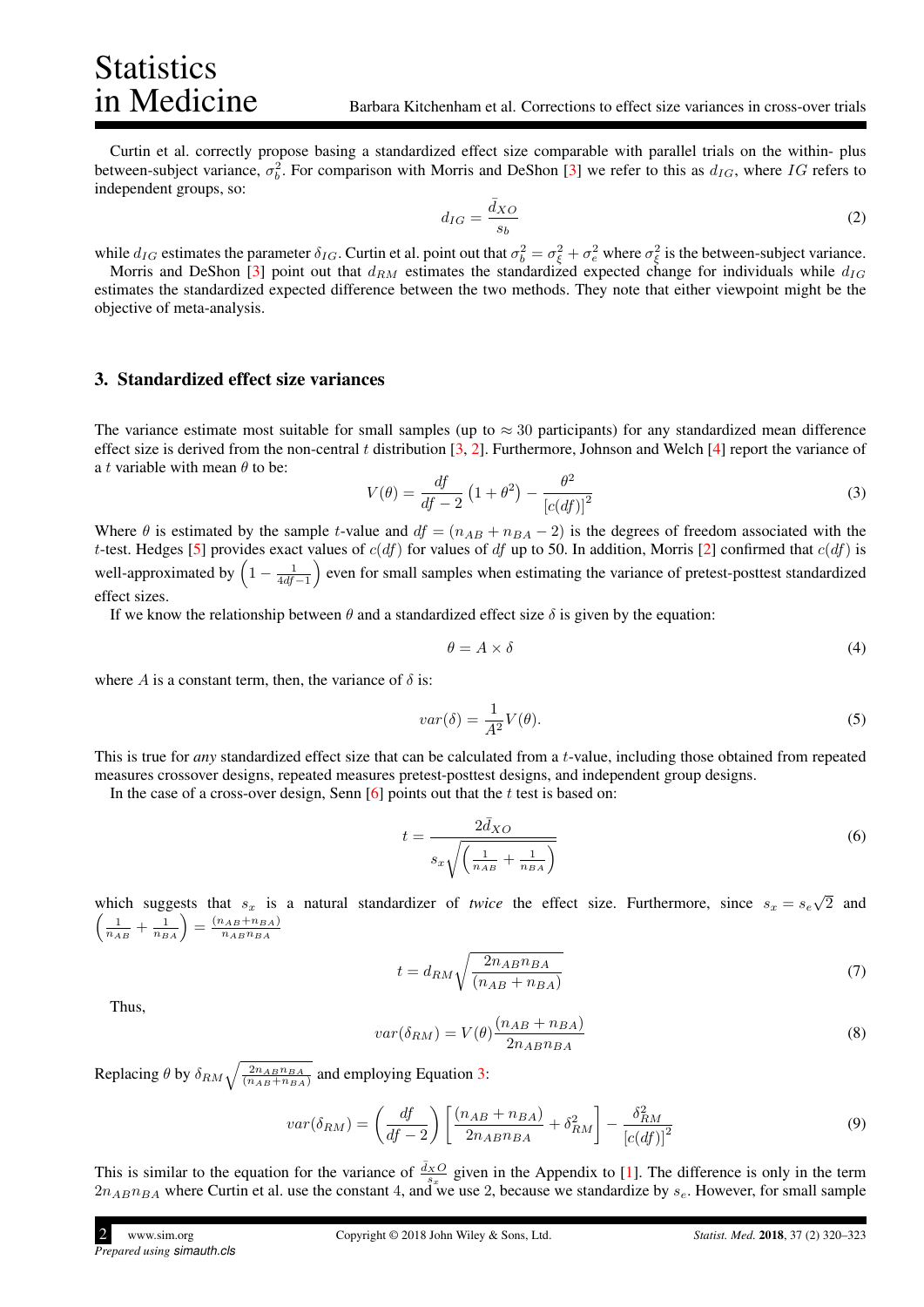sizes, it is inappropriate to replace  $\delta_{RM}$  by  $d_{RM}$  in Equation [9,](#page-1-1) because  $d_{RM}$  is biased. For an unbiased estimate of  $\delta_{RM}$ , we need to use the bias corrected estimate  $g_{RM} = c(df) \times d_{RM}$  giving:

$$
var(d_{RM}) = \left(\frac{df}{df - 2}\right) \left[\frac{(n_{AB} + n_{BA})}{2n_{AB}n_{BA}} + g_{RM}^2\right] - \frac{g_{RM}^2}{\left[c(df)\right]^2}
$$
(10)

In addition, multiplying the variance of  $d_{RM}$  by  $c(df)^2$ , an unbiased estimate of the variance of  $g_{RM}$  is:

$$
var(g_{RM}) = c(df)^{2} \left(\frac{df}{df - 2}\right) \left[\frac{(n_{AB} + n_{BA})}{2n_{AB}n_{BA}} + g_{RM}^{2}\right] - g_{RM}^{2}
$$
(11)

To construct the variance of  $d_{IG}$  it is necessary to consider the relationship between  $s_e$  and  $s_b$ . This relies on the correlation  $\rho$  between values obtained from the same subject:

$$
\rho = \frac{\sigma_{\xi}^2}{\sigma_b^2} = \frac{\sigma_b^2 - \sigma_e^2}{\sigma_b^2} \tag{12}
$$

so,  $s_e = s_b \sqrt{(1-\hat{\rho})}$  $s_e = s_b \sqrt{(1-\hat{\rho})}$  $s_e = s_b \sqrt{(1-\hat{\rho})}$ . Thus, based on Equation 1 and Equation [6,](#page-1-2) the relationship between t and  $d_{IG}$  is:

$$
t = d_{IG} \sqrt{\frac{2n_{AB}n_{BA}}{(1 - \hat{\rho})(n_{AB} + n_{BA})}}
$$
(13)

Therefore replacing  $\delta_{RM}$  with  $\frac{\delta_{IG}}{\sqrt{1-\delta_{IM}}}$  $\frac{\delta_{IG}}{(1-\hat{\rho})}$  in Equation [9](#page-1-1) and multiplying by  $(1-\hat{\rho})$  gives:

<span id="page-2-0"></span>
$$
var(\delta_{IG}) = \left(\frac{df}{df - 2}\right) \left[\frac{(1 - \hat{\rho})(n_{AB} + n_{BA})}{2n_{AB}n_{BA}} + \delta_{IG}^2\right] - \frac{\delta_{IG}^2}{\left[c(df)\right]^2}
$$
(14)

Compared with the Equation 12 in [\[1\]](#page-3-0), Equation [14](#page-2-0) includes the term  $(1 - \hat{\rho})$  in the first term on the right-hand side of the equation and the term  $2n_{AB}n_{BA}$  rather than  $4n_{AB}n_{BA}$ . The inclusion of the term  $(1 - \hat{\rho})$  in Equation [14](#page-2-0) is comparable with the equivalent equation for the variance of pretest-posttest standardized effect size [\[2\]](#page-3-1).

However, again, if we want the most appropriate variance for small sample sizes, we should not replace  $\delta_{IG}$  by  $d_{IG}$ . Like  $d_{RM}$ ,  $d_{IG}$  is biased for small sample sizes, so we need to replace  $\delta_{IG}$  with  $g_{IG} = c(df) \times d_{IG}$  giving:

$$
var(d_{IG}) = \left(\frac{df}{df - 2}\right) \left[ \frac{(1 - \hat{\rho})(n_{AB} + n_{BA})}{2n_{AB}n_{BA}} + g_{IG}^2 \right] - \frac{g_{IG}^2}{[c(df)]^2}
$$
(15)

In addition, the variance of  $g_{IG}$  is:

$$
var(g_{IG}) = c(df)^2 \left(\frac{df}{df - 2}\right) \left[\frac{(1 - \hat{\rho})(n_{AB} + n_{BA})}{2n_{AB}n_{BA}} + g_{IG}^2\right] - g_{IG}^2 \tag{16}
$$

#### 4. Approximate standardized effect sizes for larger samples

For an approximate standardized effect size, Curtin et al. [\[1\]](#page-3-0) use the formula proposed by [\[5\]](#page-3-4) for  $var(d_{RM})$ . Since the approximation assumes large sample sizes, the effect of the small sample size adjustment is negligible. So, after correcting a typographical error in [\[1\]](#page-3-0), the approximate variance for  $d_{RM}$  is

$$
var(d_{RM})_{Approx} = \frac{(n_{AB} + n_{BA})}{2n_{AB}n_{BA}} + \frac{d_{RM}^2}{2(n_{AB} + n_{BA} - 3.94)}
$$
(17)

In addition, based on the relationship between  $d_{RM}$  and  $d_{IG}$ , the large sample size approximation of the variance of  $d_{IG}$ is:

$$
var(d_{IG})_{Approx} = (1 - \hat{\rho}) \frac{(n_{AB} + n_{BA})}{2n_{AB}n_{BA}} + \frac{d_{IG}^2}{2(n_{AB} + n_{BA} - 3.94)}
$$
(18)